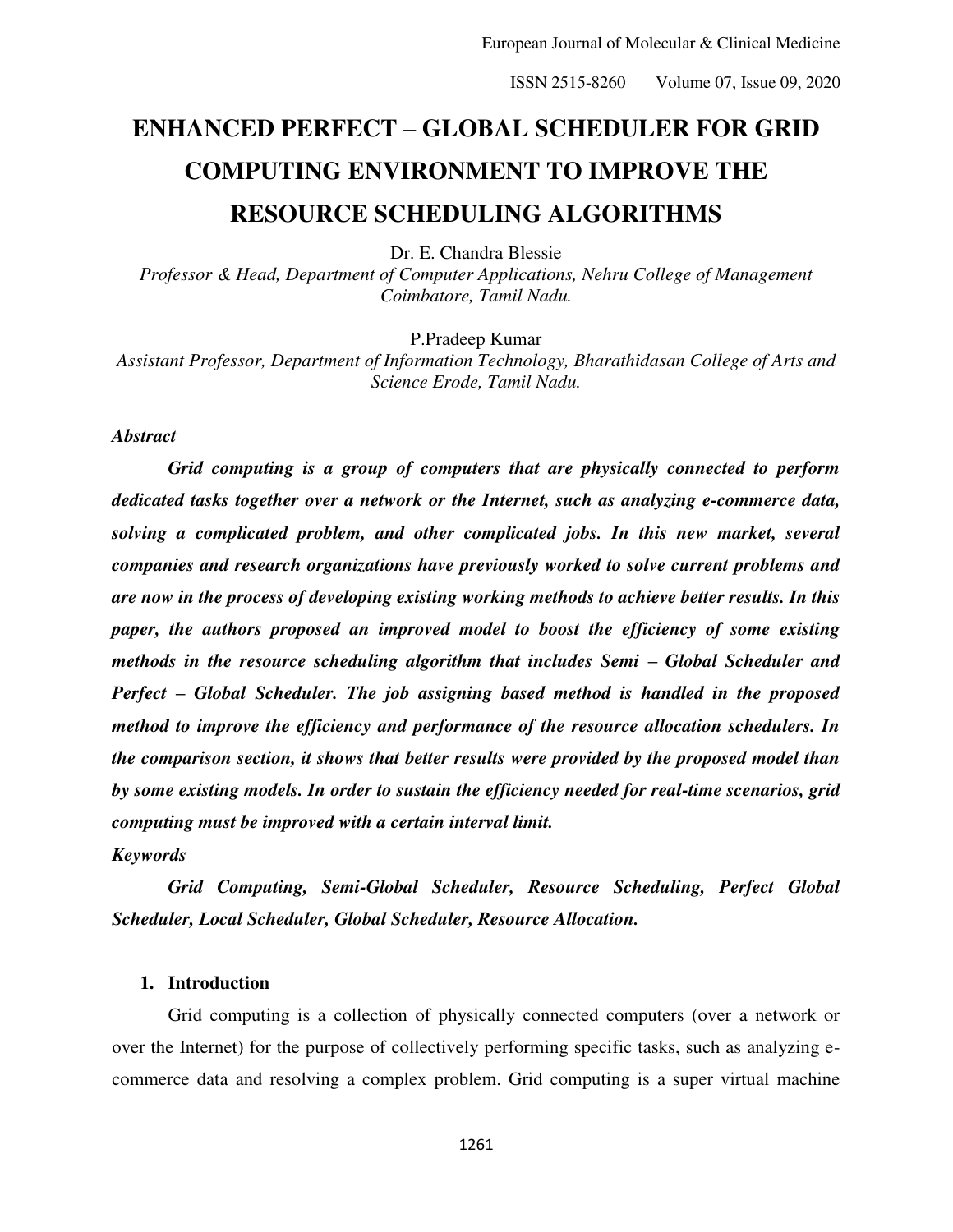built to solve or satisfy a specific application requirement. It provides users with ability to access various types of remote resources using computer network connectivity substructures and distributed systems.

The Grid Computing is defined as *"A type of parallel and distributed system that enables the sharing, selection, and aggregation of geographically distributed autonomous resources dynamically at runtime depending on their availability, capability, performance, cost, and users' quality-of-service requirements".* Figure 01 illustrates the working and connecting model of grid computing and its related resource management system.



*Figure 01 Grid Computing and Resource Management System* 

Applications of the Grid Computing classified as: *Scheduler, Resource Broker, loadbalancing and Grid portals*. Schedulers are types of work management applications, such as allocating resources that are required for any particular job, job partitioning to schedule concurrent execution of tasks, data management, event correlation, and capabilities for servicelevel management. Resource Broker provides services for the pairing between the requesting service and the provider of the service. This pairing allows the best available personnel from the service provider to be chosen for the execution of a particular mission. Load-balancing problems of the Grid Computing infrastructure involve the conventional load-balancing distribution of workload among the resources in a Grid Computing environment. To avoid processing delays and over-commitment of resources, this load-balancing function must always be implemented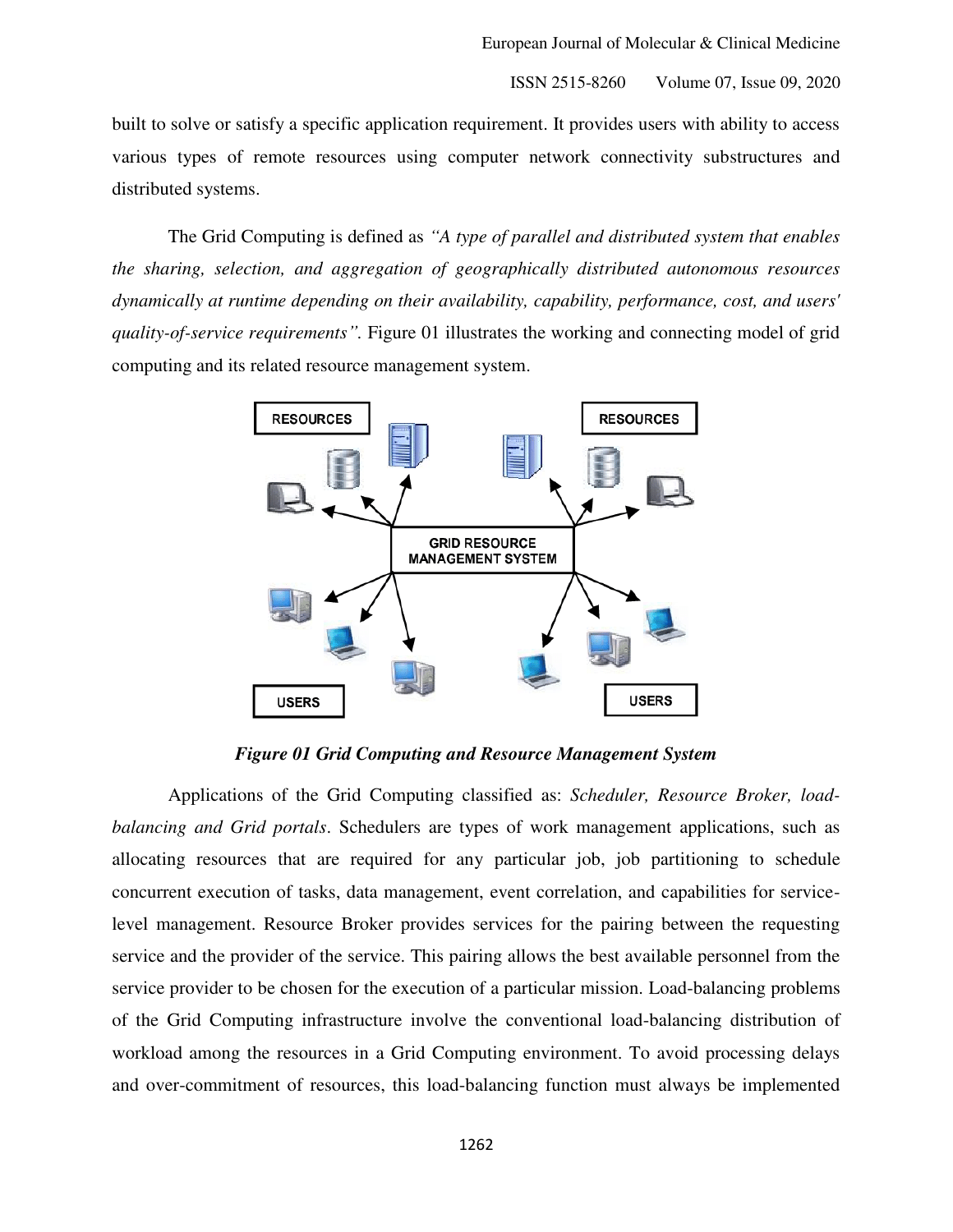into any device. Grid portals are similar to Web portals in that they provide consistent access to the resources of the grid.

Resource Scheduling refers to the collection of actions and methodologies used by various organizations to effectively allocate the resources they have to jobs, tasks or projects they need to complete, and to plan start and end dates based on resource availability for each task or project. There are six types of scheduling algorithms available for processes, which are: *First Come First Serve, Shortest-Job-First, Scheduling Shortest Remaining Time, Priority Scheduling, Round Robin Scheduling and Multilevel Queue Scheduling.*

#### *Motivation and Objective behind the Research Work:*

- Resource management and scheduling plays a crucial role in achieving high utilization of resources in grid computing environments.
- The allocation of distributed computational resources to user applications, is one of the most challenging and complex task in Grid computing.
- The problem of allocating resources in Grid scheduling requires the definition of a model that allows local and external schedulers to communicate in order to achieve an efficient management of the resources themselves.
- In order to rectify the allocation problem, this research work proposed new resource allocation model to overcome the disadvantages.

This paper is organized into five sections: Section 2 describes the related works of grid computing models especially in the area of resource scheduling. Section 3 presents the proposed methodology framework named as Semi-Global Scheduler and Perfect Global Scheduler. Results and discussions are demonstrated in section 4. Finally, this paper concludes with the conclusion and future enhancements which are discussed in section 5.

# **2. Review of Literature Review**

Mateusz Andrychowicz 2018 presented the method for minimization of power losses in distribution system. Main aim of the method is to minimize power loses in analyzed distribution system at the assumed share of renewable energy in local demand. To achieve the best result, Energy storage and the grid development measures are examined on the optimization model,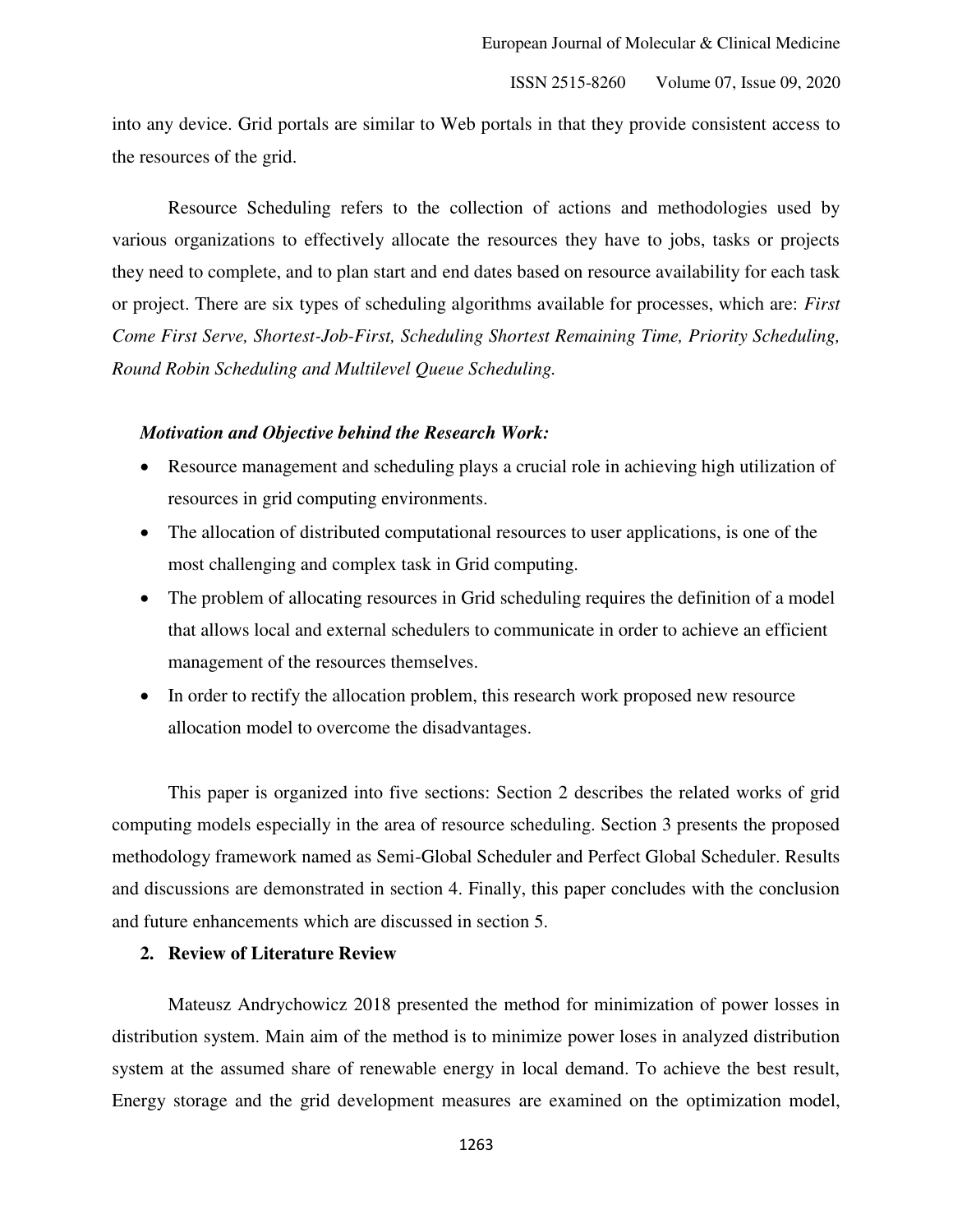whose task is to minimize power loss through appropriate allocation and sizing of Renewable Energy Source. The operating status of the system reflects the power flows, power losses and voltage levels used in the model. In addition, real generation and demand profiles are used in the optimization process.

Seyyed Mojtaba Ahmadi et al. 2013 studied the effect of homogeneous or inhomogeneous agents and also using an identical case base or several discrete case bases for final answer so that each base pertains to one of the agents. Authors used two different models such as systems with several discrete case bases and another for systems with only one common case base. The agents use ICBR-LA procedure in homogeneous methods and different kinds of CBR procedures like CBR-LA and ICBR-LA and also Max-Min and Min-Min methods in inhomogeneous cases. The scheduler agent chooses a method for solving a problem according to mentioned methods and sends it to other agents.

A preference-based approach is proposed by Victor Toporkov et al. 2016 for Grid computing with regard to preferences given by various groups of virtual organization (VO) stakeholders (such as users, resource owners and administrators) to improve overall quality of service and resource load efficiency. A specific cyclic job batch scheduling scheme is examined which performs job flow meta scheduling balancing between the VO stakeholders' conflicting preferences and policies. Two different metrics are introduced to find a scheduling solution balanced between VO stakeholders. Additionally, two job batch-slicing procedures are proposed to establish equality when scheduling jobs with different preferences types. In the framework of the cyclic scheduling scheme (CSS) the approach is proposed which involves user utility combined with time and cost criteria for overall scheduling efficiency estimation. In their work, the relative utility function based on the relationship to user-defined optimization criterion was considered and studied.

Shashi Bhushan Semwal and Amit Das, 2015 presented the effective time and costscheduling techniques followed by the scheduler decide the Grid system throughput and consumption of the source in to the grid. At the present time parallel and distributed systems are modify in the association and the idea of Grid computing, a group of dynamic and heterogeneous resources linked via Internet and linked by many and many clients, is currently suitable a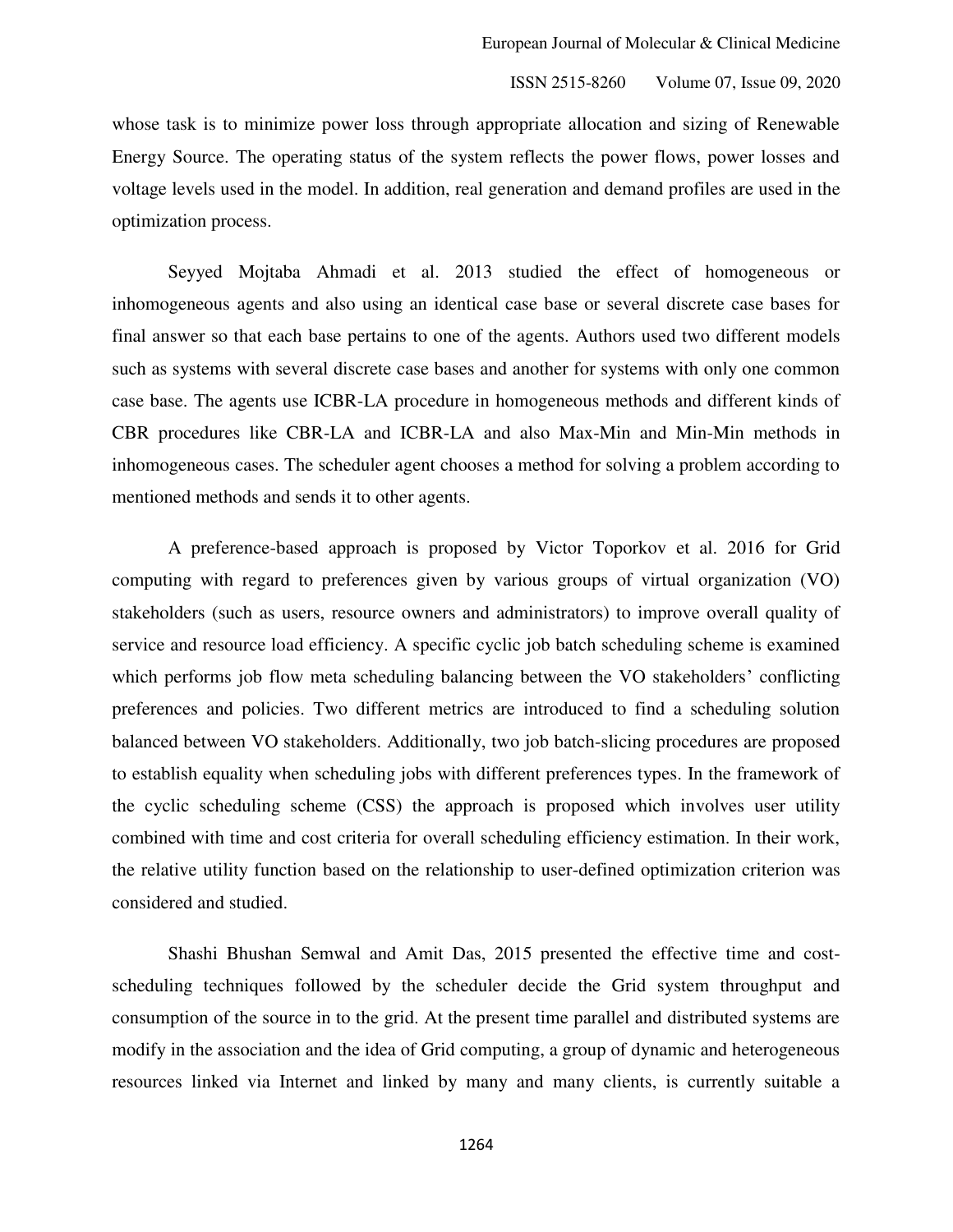certainty. The Grid system is dependable f or the implementation of task submits to it. The superior Grid system will contain a job scheduler, which mechanically finds the most suitable machines on which a specified job is to run. This source range is very significant in dropping the total implementation time and cost of processing the jobs, which depends on the job scheduling algorithm. The algorithms contain executed to schedule different random DAGs onto various grids of mixed clusters of different sizes. The schedule produced by ETCTSGC algorithm is improved than other joined bi-criteria algorithms in admiration of together execution time and cost-effective.

#### **3. Methodology**

Methodology is the systematic, theoretical analysis of the methods applied to a field of study. It comprises the theoretical analysis of the body of methods and principles associated with a branch of knowledge. The proposed methodology named as Perfect – Global Scheduler. The objective of the proposed methodology is:

• The structure of the structure of the structure of the structure of the structure of the structure of the structure of the structure of the structure of the structure of the structure of the structure of the structure of

problem of allocating resources in Grid scheduling requires the definition of a model that allows local and external schedulers to communicate in order to achieve an efficient management of the resources themselves.

 In order to rectify the allocation problem, this research work proposed new resource scheduling and resource allocation model to overcome the disadvantages.

• The structure of the structure of the structure of the structure of the structure of the structure of the structure of the structure of the structure of the structure of the structure of the structure of the structure of

proposed model needs to design with two conditions. The Local scheduler need to refresh itself within a certain period of interval or whenever a new job assigned to it. Then in the same way it needs to communicate with the global scheduler.

# *S-GL&RA vs. P-GL&RA*

 The continuous research mode is a perfect way to figure out the efficiency and performances of the newly proposed or improved methodology with the other existing methodologies. This research work is also a continuous research mode concept based, i.e., already the S-GL&RA was developed, implemented and tested with the standard dataset [17]. In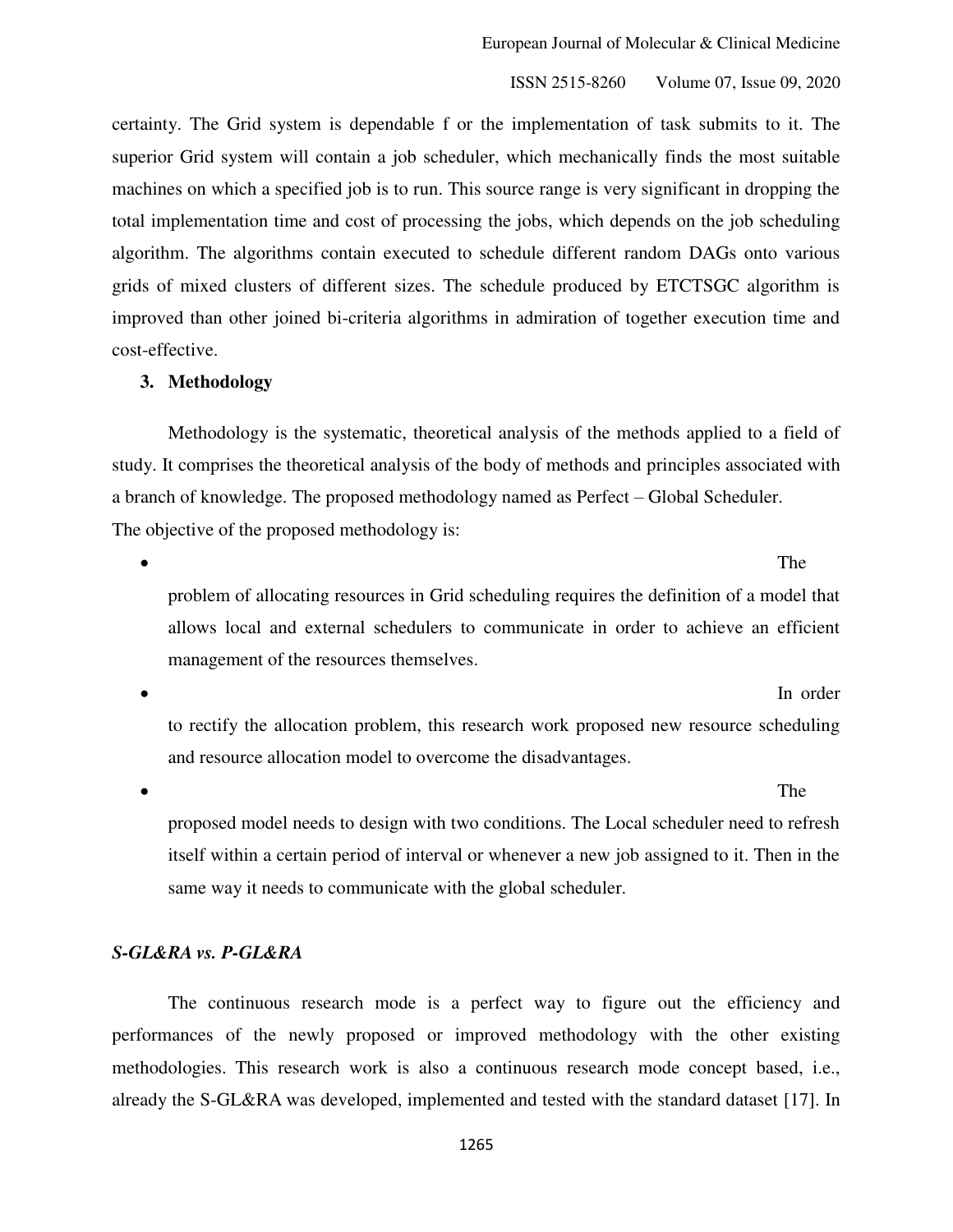this research article, the P-GL&RA is developed, implemented and tested with the standard dataset. This dataset which was used in the testing of S-GL&RA is used for the P-GL&RA too. The major differences between the S-GL&RA vs. P-GL&RA are listed below:

- The S-GL&RA was structured by the concept of certain fixed interval limit based. Whenever the work assigned in the local scheduler, then that will be taken into consideration at the time of updating the next slot only. For Example: Local Scheduler updating is fixed with 20 minutes time interval, then the work assigned at  $21<sup>st</sup>$  minute means that work needs to be wait for updating of next slot (it will not be assigned to GS and it will be remained in Local Scheduler for next  $19<sup>th</sup>$  minutes). Due to fixed limit of interval scanning, then the processing time of the work will also increase.
- In working stricter of the P-GL&RA is improved than the S-GL&RA, here whenever the work is entered into the Local Scheduler, then that information will be transferred the Global scheduler. After that that will be updated in the Global Scheduler and assigned the available resource based on the resource allocation methodology. The waiting time of the word is reduced in the P-GL&RA. But it may lead to utilize the more resource and it raises the cost by default. Instead of using these methodologies individually, the both S-GL&RA and P-GL&RA can be used in the Hybrid method. In hybrid method, based on the requirement it may choose either S-GL&RA or P-GL&RA.

# *Pseudo code for S-GL&RA vs. P-GL&RA vs. Hybrid Model*

| <b>Method</b>      | Pseudo code                                                          |  |  |  |  |  |  |  |  |
|--------------------|----------------------------------------------------------------------|--|--|--|--|--|--|--|--|
| <b>S-GL&amp;RA</b> | Job reached LS                                                       |  |  |  |  |  |  |  |  |
|                    | Wait up-to next scan time                                            |  |  |  |  |  |  |  |  |
|                    | Update Job to GS at Scan time to fulfill update process              |  |  |  |  |  |  |  |  |
|                    | Check the resource availability from GS                              |  |  |  |  |  |  |  |  |
|                    | If Resource Available Then                                           |  |  |  |  |  |  |  |  |
|                    | Assign the job to available resource                                 |  |  |  |  |  |  |  |  |
|                    | Else If Check the Resource which is going to finish job first Then a |  |  |  |  |  |  |  |  |
|                    | Assign the job to that resource in the Queue manner                  |  |  |  |  |  |  |  |  |
|                    | Else                                                                 |  |  |  |  |  |  |  |  |

*Table.01.Pseudo code of the S-GL&RA vs. P-GL&RA vs. Hybrid Model*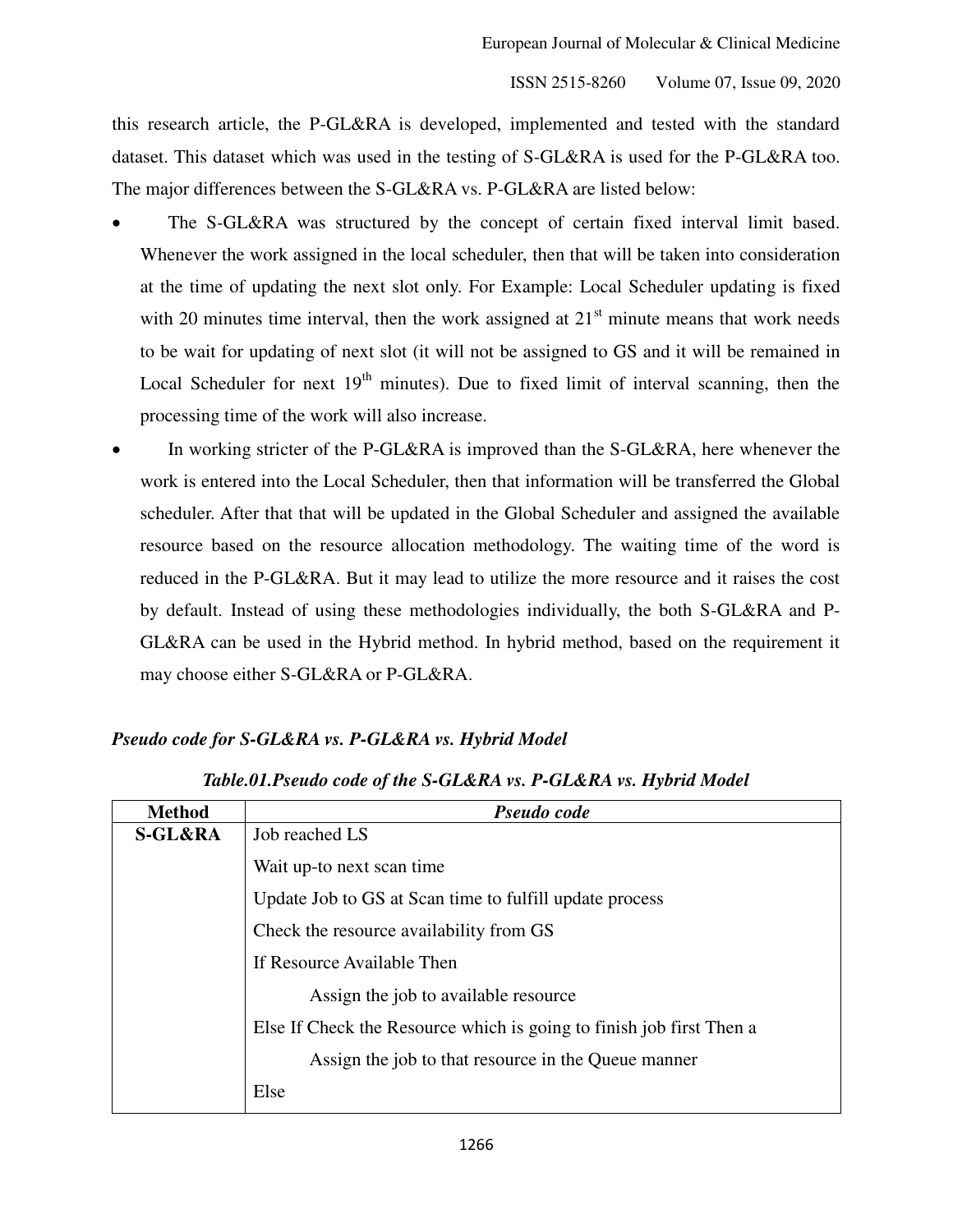|                     | Again start the process from resource verification to assign job                |  |  |  |  |  |  |  |  |
|---------------------|---------------------------------------------------------------------------------|--|--|--|--|--|--|--|--|
| P-GL&RA             | Job reached LS                                                                  |  |  |  |  |  |  |  |  |
|                     | Send intimation to GS                                                           |  |  |  |  |  |  |  |  |
|                     | Update Job to GSusinginstant Scan for update the job process based on           |  |  |  |  |  |  |  |  |
|                     | intimation                                                                      |  |  |  |  |  |  |  |  |
|                     | Check the resource availability from GS                                         |  |  |  |  |  |  |  |  |
|                     | If Resource Available Then                                                      |  |  |  |  |  |  |  |  |
|                     | Assign the job to available resource                                            |  |  |  |  |  |  |  |  |
|                     | Else If Check the Resource which is going to finish job first Then a            |  |  |  |  |  |  |  |  |
|                     | Assign the job to that resource in the Queue manner                             |  |  |  |  |  |  |  |  |
|                     | Else                                                                            |  |  |  |  |  |  |  |  |
|                     | Again start the process from resource verification to assign job                |  |  |  |  |  |  |  |  |
| <b>Hybrid Model</b> | Job reached LS                                                                  |  |  |  |  |  |  |  |  |
|                     | Send intimation to GS                                                           |  |  |  |  |  |  |  |  |
|                     | Verify whether the fixed scan waiting time                                      |  |  |  |  |  |  |  |  |
|                     | If the scan time is lesser than one minute Then                                 |  |  |  |  |  |  |  |  |
|                     | Wait for the fixed waiting time scan                                            |  |  |  |  |  |  |  |  |
|                     | Else                                                                            |  |  |  |  |  |  |  |  |
|                     | Send the intimation to GS regarding instant scan for update process             |  |  |  |  |  |  |  |  |
|                     | based on intimation                                                             |  |  |  |  |  |  |  |  |
|                     | Update job process to GS:                                                       |  |  |  |  |  |  |  |  |
|                     | Update Job to GS using instant Scan for update process based on intimation      |  |  |  |  |  |  |  |  |
|                     | or Update Job to GS by using certain interval Scan time to fulfill update       |  |  |  |  |  |  |  |  |
|                     | process; which is earlier then that method will be applied for job updating in- |  |  |  |  |  |  |  |  |
|                     | to GS                                                                           |  |  |  |  |  |  |  |  |
|                     | Check the resource availability from GS                                         |  |  |  |  |  |  |  |  |
|                     | If Resource Available Then                                                      |  |  |  |  |  |  |  |  |
|                     | Assign the job to available resource                                            |  |  |  |  |  |  |  |  |
|                     | Else If Check the Resource which is going to finish job first Then a            |  |  |  |  |  |  |  |  |
|                     | Assign the job to that resource in the Queue manner                             |  |  |  |  |  |  |  |  |
|                     | Else                                                                            |  |  |  |  |  |  |  |  |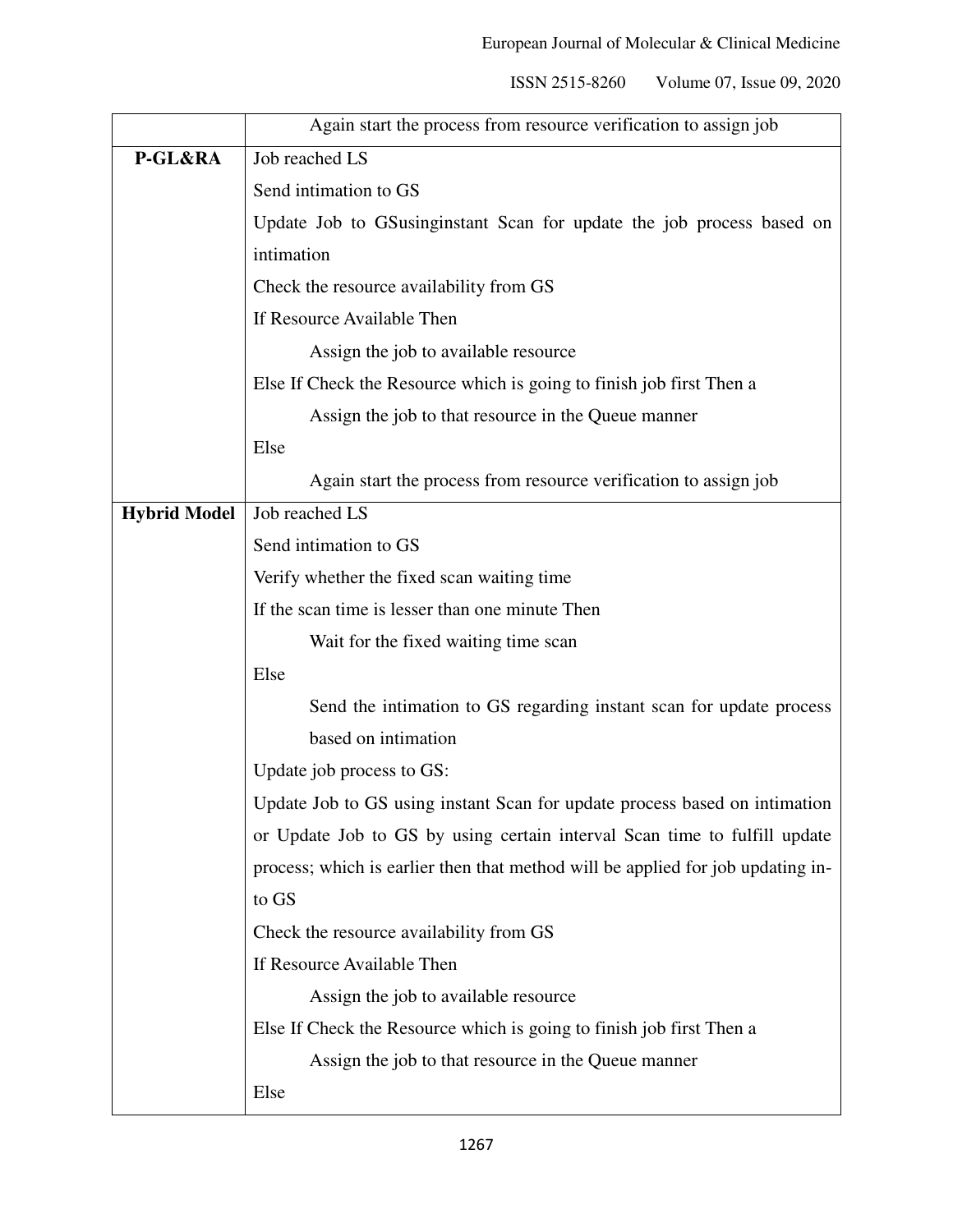

#### *Figure.2.(a) S-GL&RA working model, (b). P-GL&RA Working model (c). Hybrid model*

 The table 01 and the figure 02 (a), (b) and (c) denote the pseudo code comparison and working model comparison. This shows that S-GL&RA is differed from model of P-GL&RA. Hybrid Model can be created to avoid the using of proposed P-GL&RA and S-GL&RA by separately. Figure 03 illustrates the Proposed Methodology in diagrammatical manner.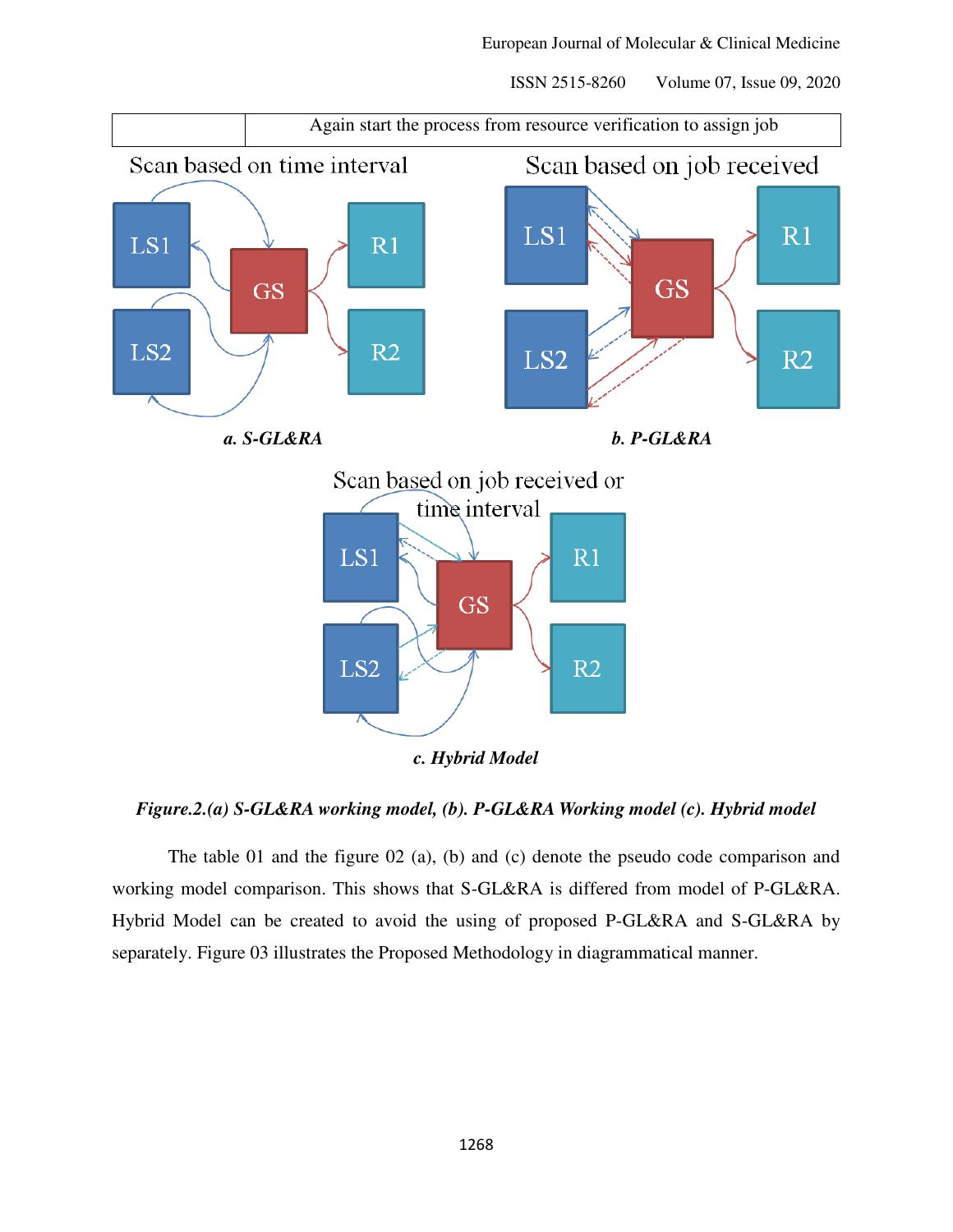# *Procedure of the proposed methodology*

 The working model of the projected methodology is elucidated in the form of step by step procedure manner. That procure of the projected methodology is listed in the table 02. In this proposed model the four local schedulers are placed to explain the projected methodology.

| Step 01 | $\ddot{\cdot}$       | Start the process                                                              |  |  |  |  |
|---------|----------------------|--------------------------------------------------------------------------------|--|--|--|--|
| Step 02 | $\ddot{\cdot}$       | Create the local scheduler and assign the local scheduler name as LS1, LS2,    |  |  |  |  |
|         |                      | LS3 and LS4                                                                    |  |  |  |  |
| Step 03 | $\ddot{\phantom{a}}$ | Create a global scheduler and assign the name as GS, then interlink the LS1,   |  |  |  |  |
|         |                      | LS2, LS3 and LS4 in to the GS                                                  |  |  |  |  |
| Step 04 | $\ddot{\phantom{0}}$ | Generate the resources which are named as R1, R2, R3 and R4 with               |  |  |  |  |
|         |                      | interconnection method and then linked that generated resources R1, R2, R3     |  |  |  |  |
|         |                      | and R4 to the GS                                                               |  |  |  |  |
| Step 05 | $\ddot{\cdot}$       | Collect the jobs from the required persons under the LS1, LS2, LS3 and LS4     |  |  |  |  |
| Step 06 | $\ddot{\phantom{0}}$ | Apply the load balancing method into the LS1, LS2, LS3 and LS4 to make that    |  |  |  |  |
|         |                      | in balancing order                                                             |  |  |  |  |
| Step 07 | $\ddot{\cdot}$       | Condition one - Refresh the LS1, LS2, LS3 and LS4 in permitted interval        |  |  |  |  |
|         |                      | period to verify where there is any new job is assigned into those above       |  |  |  |  |
|         |                      | mentioned Local Schedulers                                                     |  |  |  |  |
| Step 08 |                      | Condition two - When new job is entered and assigned into any one of the       |  |  |  |  |
|         |                      | Local Schedulers i.e., LS1, LS2, LS3 and LS4, then refresh the LS1, LS2, LS3   |  |  |  |  |
|         |                      | and LS4 and send the new job assigned information to the global scheduler.     |  |  |  |  |
|         |                      | Here the both the conditions will active. Whatever condition happens first and |  |  |  |  |
|         |                      | that will take into consideration.                                             |  |  |  |  |
| Step 09 |                      | Condition one - Refresh the GS in permitted interval period to verify where    |  |  |  |  |
|         |                      | there is any new job is assigned from the LS1, LS2, LS3 and LS4 Local          |  |  |  |  |
|         |                      | Schedulers to GS                                                               |  |  |  |  |
| Step 10 |                      | Condition two - Refresh the GS whenever a new job assigned information         |  |  |  |  |
|         |                      | received from the Local Schedulers i.e., LS1, LS2, LS3 and LS4. Here the both  |  |  |  |  |

# *Table.02. Proposed Methodology Procedure P-GL&RA*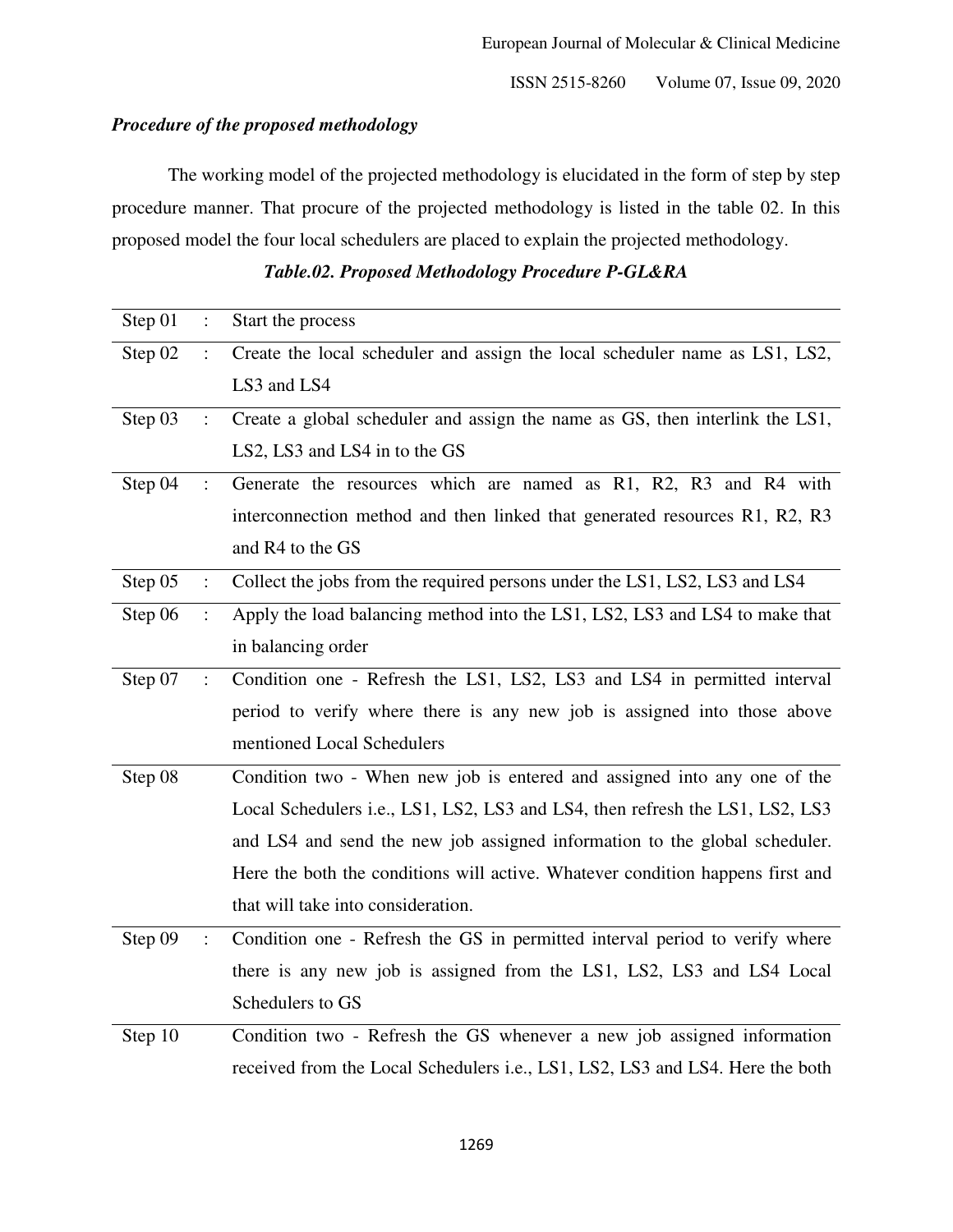the conditions will active. Whatever condition happens first and that will take into consideration.

| Step 11 | $\mathcal{L}$        | Verify that the refreshing method of the Local Schedulers and Global Scheduler   |
|---------|----------------------|----------------------------------------------------------------------------------|
|         |                      | into automatic way or not. It must be in automatic manner                        |
|         |                      |                                                                                  |
| Step 12 | $\ddot{\phantom{a}}$ | Based on the job nature and also the Local Schedulers nature, the jobs allocated |
|         |                      | to the available resources by the GS in the utilization manner                   |
| Step 13 |                      | : Confirm the above mentioned working procedures and processes again             |
| Step 14 |                      | : Continues the process up-to the jobs turned into zero in the LS1, LS2, LS3 and |
|         |                      | LS4                                                                              |
| Step 15 | $\mathbb{R}^2$       | Finalize and confirmed that the LS1, LS2, LS3 and LS4 are Nil                    |
| Step 16 | $\ddot{\phantom{a}}$ | Stop the process                                                                 |



*Figure.03. Work Flow of Proposed Methodology*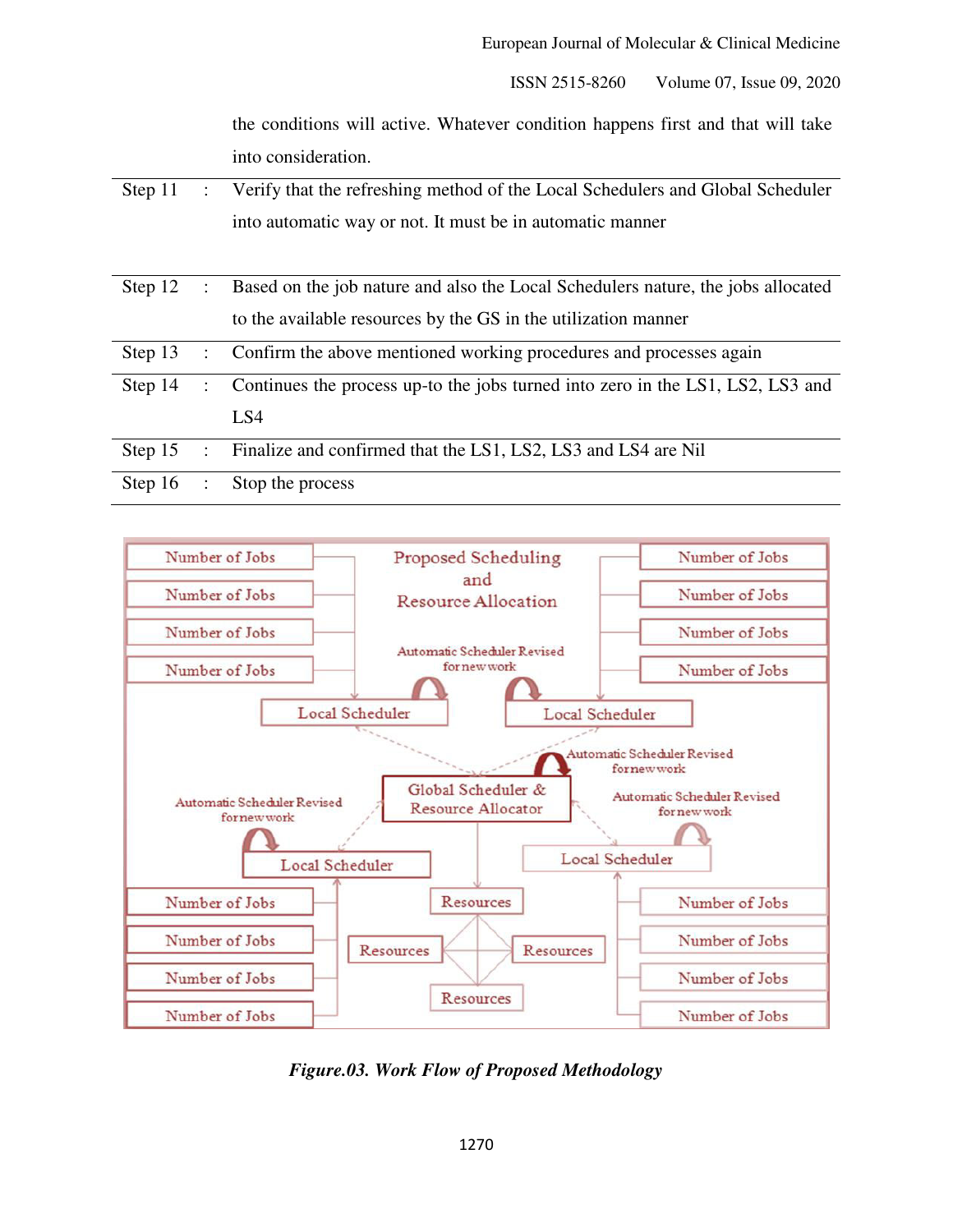# **4. Results and Discussion**

 The results and discussion is the subdivision where the position to evaluating the efficiency and performance of the projected methodology with some of the presented methodologies by using the universal data. The table 03 and figure 04 show and demonstrates the similarity between projected methodologies with presented methodologies by using the universal job distribution method. The proposed algorithm of P-GL&RA is simulated in the GridSim grid environment simulator. *(GridSim: The GridSim toolkit allows modeling and simulation of entities in parallel and distributed computing (PDC) systems-users, applications, resources, and resource brokers (schedulers) for design and evaluation of scheduling algorithms.)* 

| <b>Algorithm</b>   | <b>Task 1</b> | Task 2 | Task 3 | <b>Task 4</b> | Task 5 | Task 6 |
|--------------------|---------------|--------|--------|---------------|--------|--------|
| <b>NG</b>          | 934           | 875    | 819    | 756           | 679    | 612    |
| <b>SGA</b>         | 835           | 789    | 736    | 699           | 645    | 590    |
| <b>RQSG</b>        | 800           | 760    | 720    | 685           | 632    | 582    |
| <b>ROSG1</b>       | 790           | 754    | 712    | 678           | 625    | 575    |
| <b>S-GL&amp;RA</b> | 985           | 899    | 855    | 801           | 750    | 700    |
| P-GL&RA            | 995           | 920    | 875    | 830           | 775    | 723    |

*Table.03. Comparison between proposed methodologies with existing methodologies* 

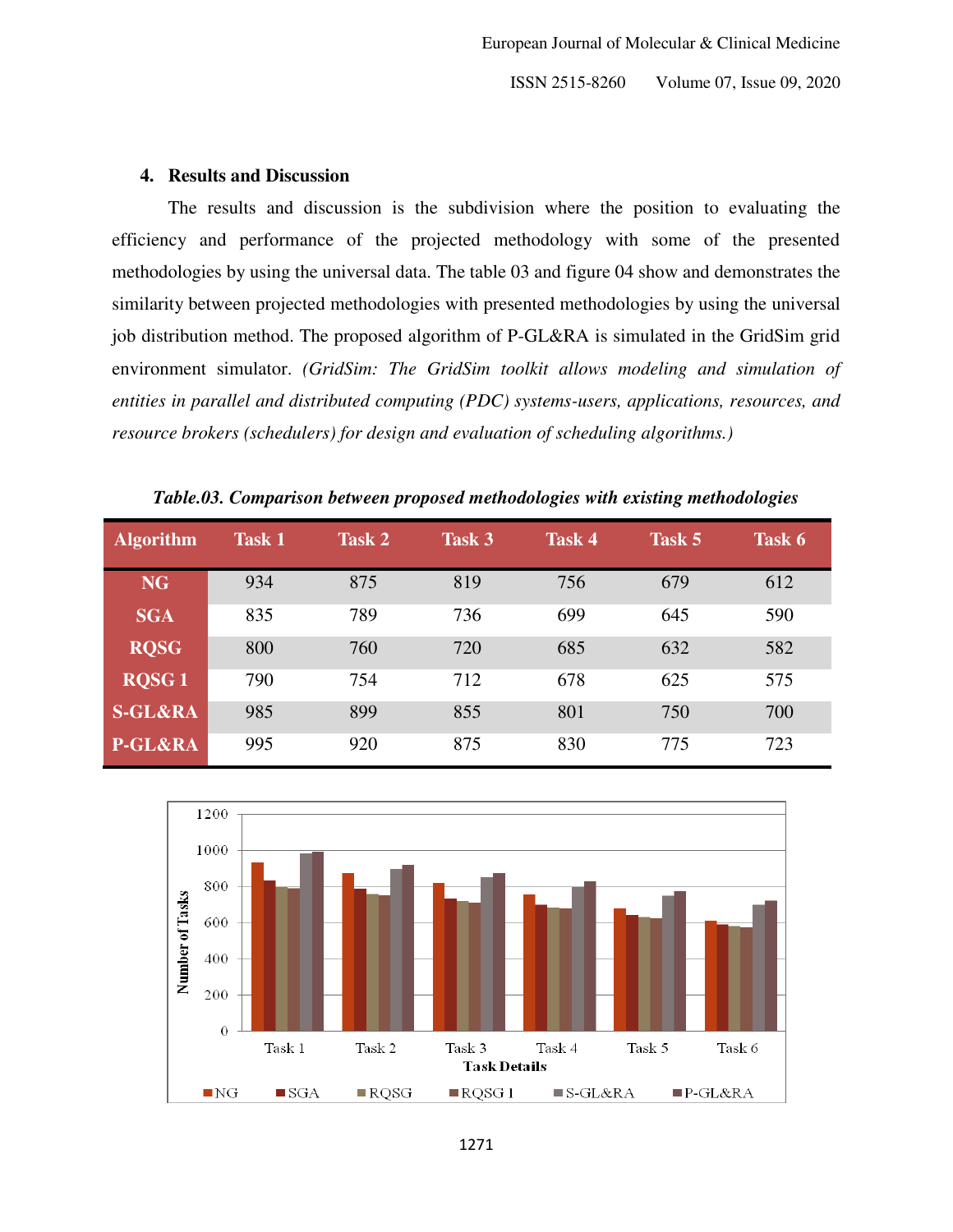## *Figure.04.Comparison between proposed methodology with existing methodologies*

The NG, SGA, RQSG, RQSG 1, and S-GL&RA related information are taken as benchmark details from [17, 18]. Based on the future work, future extension and limitations of those papers were considered and the improved model was proposed in this research paper. To verify the effectiveness and performance of the projected method, the six tasks were taken and applied those six tasks on the proposed and presented methodologies. The comparison stated that the proposed method is performed better than minimum of 6.5% to maximum 9.85% than the presented methodologies in an effective manner.

 The proposed model can be suited for the banking scenario (the explanation is provided for understanding purpose, in real time it needs more verification and validation to implement). The National Electronic Funds Transfer (NEFT) is available on a 24 x 7 model basis and the Real-Time Gross Settlement's (RTGS) settlement is not available on a 24 x 7 model basis. The fund limit has also differed in these systems. To make this both NEFT (immediate intimation method, i.e., P-GL&RA) and RTGS (Certain internal scan method, i.e., S-GL&RA) available in one model, the hybrid model (merging of S-GL&RA and P-GL&RA) can be used. While combined these two models, the process can be done using either one method based on that which model took less time to complete the process.

## **5. Conclusion and Future Enhancement**

Due to the developing rate of trade, industry and science world, scheduling is considered as one of the main discussions in grid environment. As providing scheduling algorithms which can minimize tasks runtime and increase operational power has remarkable importance in these categories. Along with, there are algorithms which meet the needs as far as possible which is noted to a few of them in this research work. Grid scheduling system and various types of challenging features in grid are discussed in this research work to get familiar with scheduling challenges.

The Semi – Global Scheduler with Resource Allocation algorithm and Perfect – Global Scheduler with Resource Allocation algorithm was removing some of the discussed challenges. The proposed Semi – Global Scheduler with Resource Allocation algorithm and Perfect – Global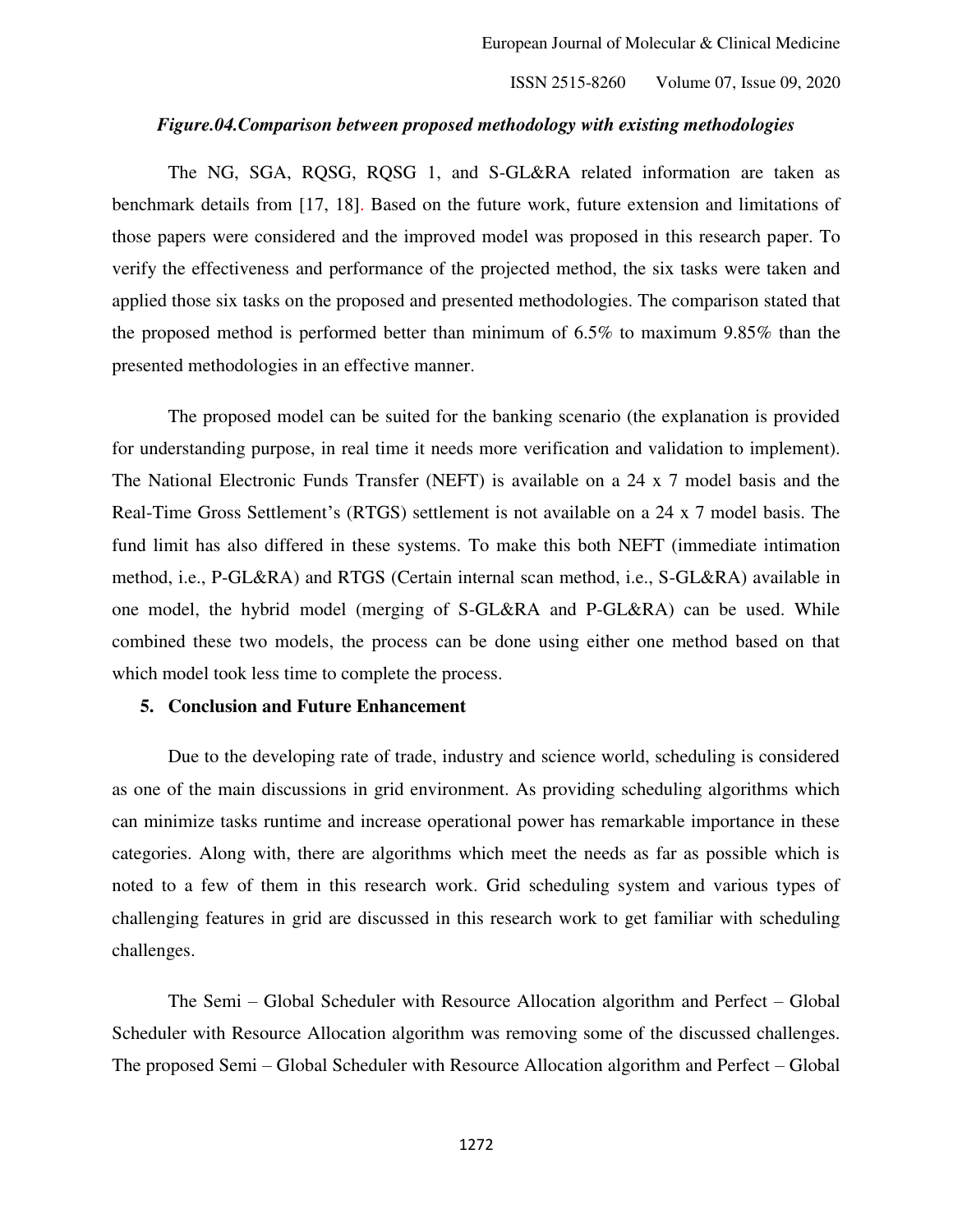Scheduler with Resource Allocation algorithm were applied and tested in particular sector data purpose only. In future it will be extended to the remaining different sector data too.

# **Abbreviations**

**SGA** – Simulated annealing-like Genetic Algorithm, **S-GL&RA** – Semi Global Loader and Resource Allocation, **P-GL&RA** – Perfect Global Loader and Resource Allocation, **PDC** – Parallel and Distributed Computing, **GS** – Global Scheduler, **LS** – Local Scheduler

# **References**

- 1. Amudha T, T Dhivyaprabha, "QoS Priority-Based Scheduling Algorithm and Proposed Framework for Task Scheduling in a Grid Environment", International Conference on Recent Trends in Information Technology, IEEE, 2011.
- 2. Murugesan, C. Chellappan, "An Economic-based Resource Management and Scheduling for Grid Computing Applications", IJCSI International Journal of Computer Science Issues, Volume 7, Issue 2, 2010, pp. 20-25.
- 3. Farhad Soleimanian Gharehchopogh, Majid Ahadi, Isa Maleki, Ramin Habibpour, and Amin Kamalinia, "Analysis of Scheduling Algorithms in Grid Computing Environment", International Journal of Innovation and Applied Studies, Volume 4, Issue 3, 2013, pp. 560- 567.
- 4. Harshadkumar B. Prajapati, Vipul A. Shah, "Scheduling in Grid Computing Environment", Fourth International Conference on Advanced Computing & Communication Technologies, IEEE, 2014, pp. 315-324.
- 5. MassimilianoCaramia, Stefano Giordani, "Resource Allocation in Grid Computing: An Economic Model", WSEAS Transactions on Computer Research, Issue 1, Volume 3, 2008, pp. 19-27.
- 6. Mateusz Andrychowicz, "Optimization of distribution systems by using RESallocation and grid development", IEEE, 2018.
- 7. Miguel Pinto, Orlando Belo, "Allocating Data Cubes on a Grid Environment", International Conference on Systems, Man, and Cybernetics, IEEE, 2013.
- 8. RituGarg, Awadhesh Kumar Singh, "Adaptive workflow scheduling in grid computing based on dynamic resource availability", Engineering Science and Technology, an International Journal, 2015, pp. 1-14.